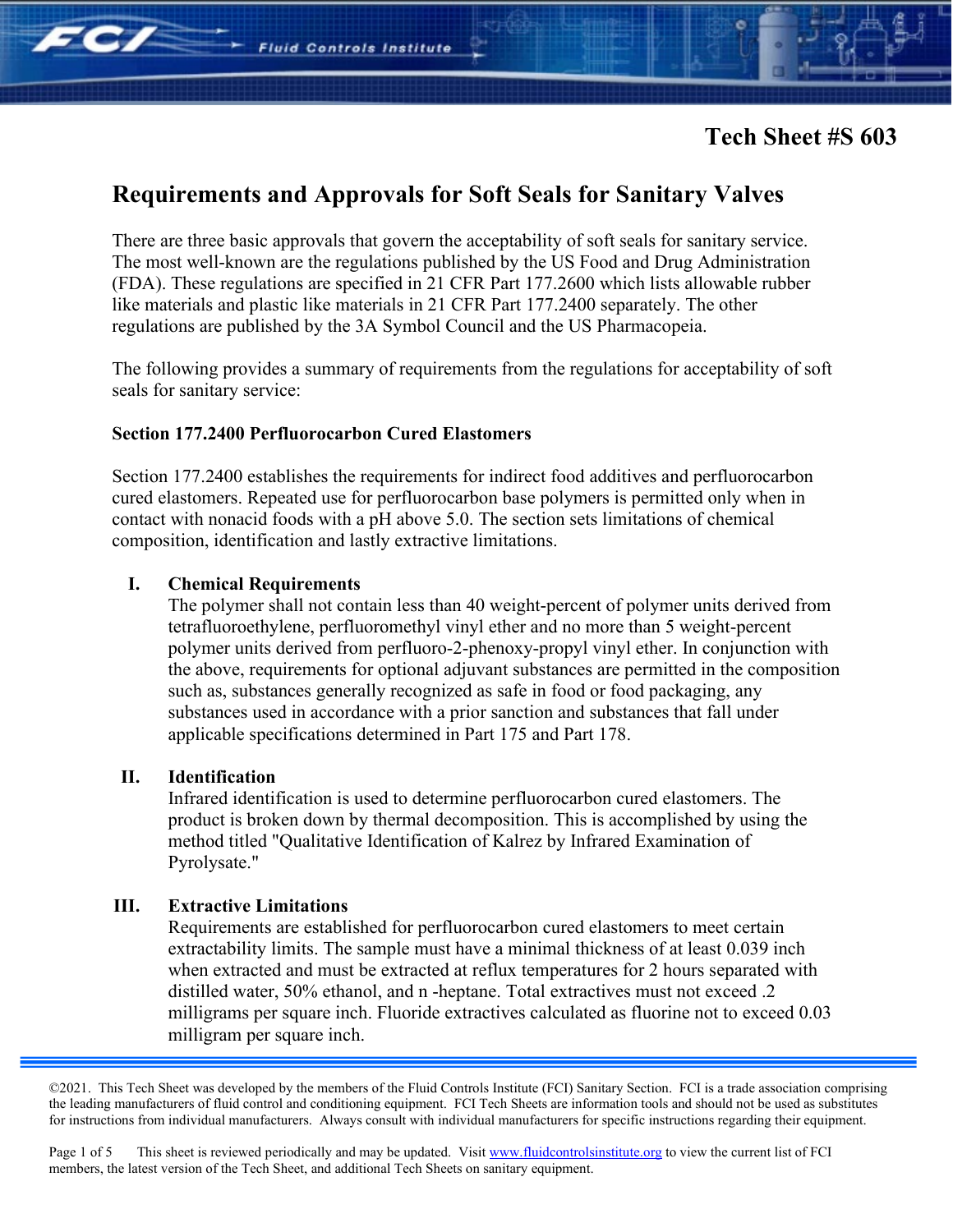

## **Section 177.2600 Rubber Articles Intended for Repeated Use**

Rubber articles intended for repeated use in production, manufacturing, packing, processing, preparing, treating, packaging, transporting, and or holding food all fall under the requirements specified in Section 177.2600. The quantity of a substance required for producing any rubber article intended for repeated use shall not surpass the amount necessary to achieve the intended effect in the rubber and should not achieve any effect in food.

The use of rubber articles is dependent on the compounds used to create such polymers and or copolymers. The chemical composition of such rubbers affects their requirements, respectively. In extension of the chemical requirements, Section 177.2600 breaks down the intended use of the rubber articles by the state at which the food is in when contact is made. The following states are dry food contact, aqueous food contact, as well as contact with fatty foods. Rubbers intended for use with dry food are to be formulated and cured with good manufacturing practices that are suitable for repeated use. Rubber articles being in repeated contact with aqueous food shall meet the following specifications: The food-contact surface of the material, in the finished form in which is in contact with food, when extracted with distilled water at reflux temperature, shall not yield total extractives that exceed 20 milligrams per square inch during the first 7 hours. The succeeding 2 hours of extraction shall present a yield no more than 1 milligram per square inch. Rubber articles intended for repeated use in contact with fatty foods shall meet the same as stated above, except the yield total extractives shall not exceed 175 milligrams per square inch during the first 7 hours of extractions. The succeeding 2 hours of extraction shall present a yield no more than 4 milligrams per square inch.

## **3A Symbol Council (3A)**

Sanitary and pharmaceutical operators rely on the standards published by the 3A Symbol Council (3A) since 3A is recognized as the authority for milk and dairy processing. The 3A general sanitary standards have been used in the industry for many years. The 3A standards for sanitary seals are somewhat unique as they are absorption based as opposed to extraction based. This means they are more concerned about the process being absorbed into the material and becoming stale rather than compounds of the seal itself being leached out of the seal and into the process. Seals are precision weighed, then soaked for a predetermined time in milk, and precision weighed again. The allowable net change in weight is specified in the standard. Standard 18-03 covers Rubber and Rubber Like materials. Standard 20-27 covers multiple use plastic-like materials. In an effort to expand their influence, the 3A Symbol Council officially entered the pharmaceutical realm by introducing their new P3-A Standards. The relatively new P3-A 002 sets the requirements for materials to be used in Sanitary/Hygienic Process Equipment. Manufacturers must submit sample parts directly to the 3a Symbol Council for testing and approval.

<sup>©2021.</sup> This Tech Sheet was developed by the members of the Fluid Controls Institute (FCI) Sanitary Section. FCI is a trade association comprising the leading manufacturers of fluid control and conditioning equipment. FCI Tech Sheets are information tools and should not be used as substitutes for instructions from individual manufacturers. Always consult with individual manufacturers for specific instructions regarding their equipment.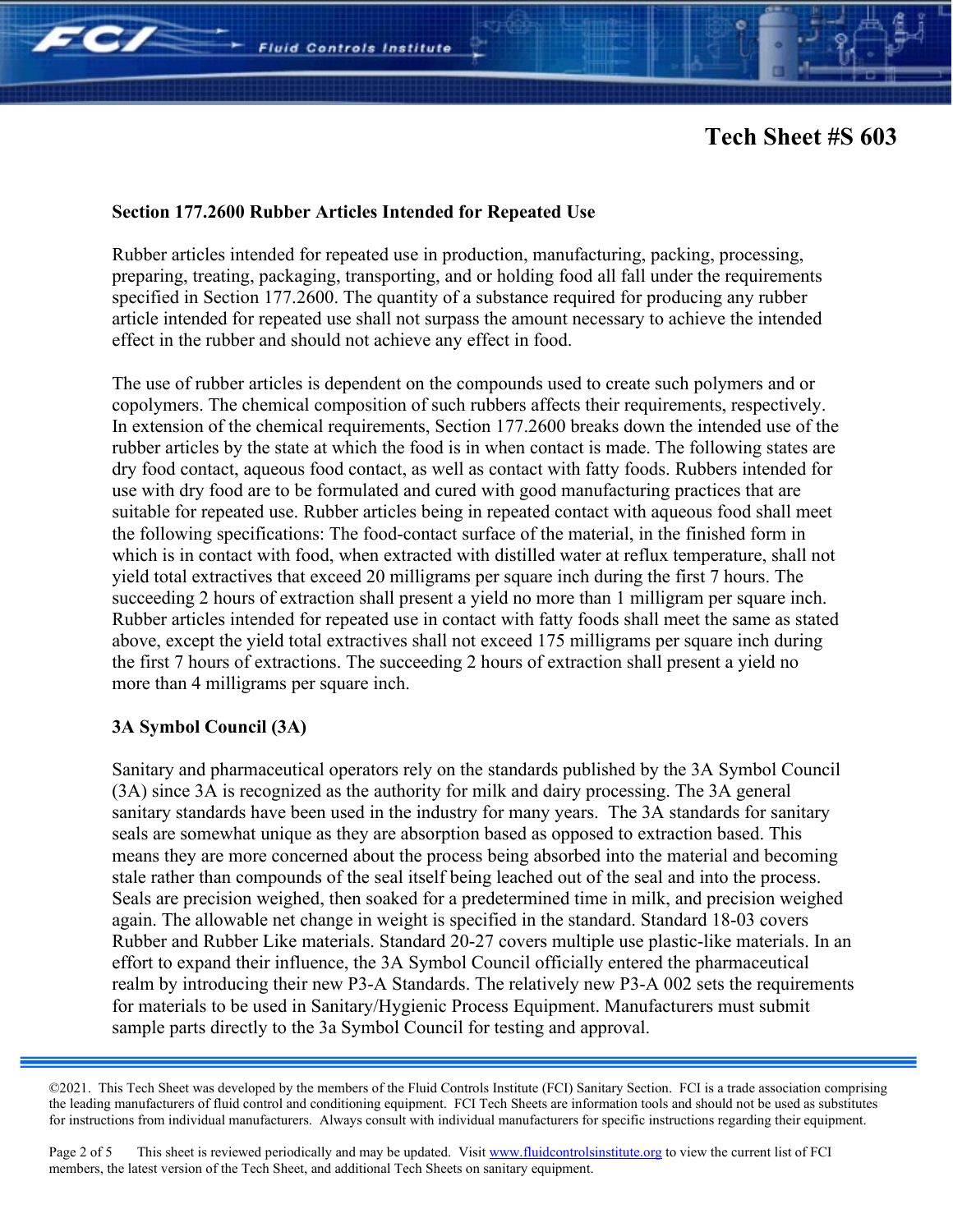#### **US Pharmacopeia (USP)**

FC/

As the worldwide pharmaceutical industry became more and more advanced, the industry began to use standards developed by the US Pharmacopeia (USP). There are two USP standards that are applied to sanitary seals: USP <87> *Biological Reactivity Tests, In Vitro*, and USP <88> *Biological Reactivity Tests, In Vivo*.

**Fluid Controls Institute** 

USP <87> prescribes testing for In-Vitro Biological Reactivity by examining the effects of the material being tested to cause death of cells in a culture or to prevent their multiplication. There are three tests to be conducted with a sample of the test material – the Agar Test, the Direct Contact Test, and the Elution Test. These tests are conducted with cells extracted from a preprepared culture of L-929 mouse fibroblast cells.

#### **I. The Agar Test**

Cell samples are exposed to the material being tested that are separated by a thin layer of Agar which is intended to protect the cells from physical damage but allow for leachable extracts from the material being tested to reach the cells. The cells are evaluated and the effects of the leachables on the cells is graded on scale of zero to four to categorize the effects observed in the cell culture. The sample meets the requirements of the test if the rating is not greater than grade 2 – *mildly reactive*.

## **II. The Direct Contact Test**

This test is like the Agar Diffusion test except the test material is applied directly to a pre-incubated cell sample coated with fresh cell culture medium. The pass criteria is the same as the Agar Diffusion Test. This test cannot be used with low density or high density polymers.

## **III. The Elution Test**

This test is designed specifically to test the extracts of polymers. The procedure allows for the extraction of leachables, usually at higher temperatures, for varying time intervals. Sodium Chloride solution is mixed with the test product and heated in an incubator to extract any potentially harmful product derivatives. This mixture is then added to the mammalian cell culture and incubated for 48 hours. Results are also based on a scale of 0-4, but unlike the previous tests they are evaluated based on the appearance of distinct breakdown of the membrane of the cells when viewed under a microscope. The test requires a "passing score" for which no more than 50% are round and devoid of intracytoplasmic granules and that no cellular membrane degradation (referred to as "cell lysis") is present.

<sup>©2021.</sup> This Tech Sheet was developed by the members of the Fluid Controls Institute (FCI) Sanitary Section. FCI is a trade association comprising the leading manufacturers of fluid control and conditioning equipment. FCI Tech Sheets are information tools and should not be used as substitutes for instructions from individual manufacturers. Always consult with individual manufacturers for specific instructions regarding their equipment.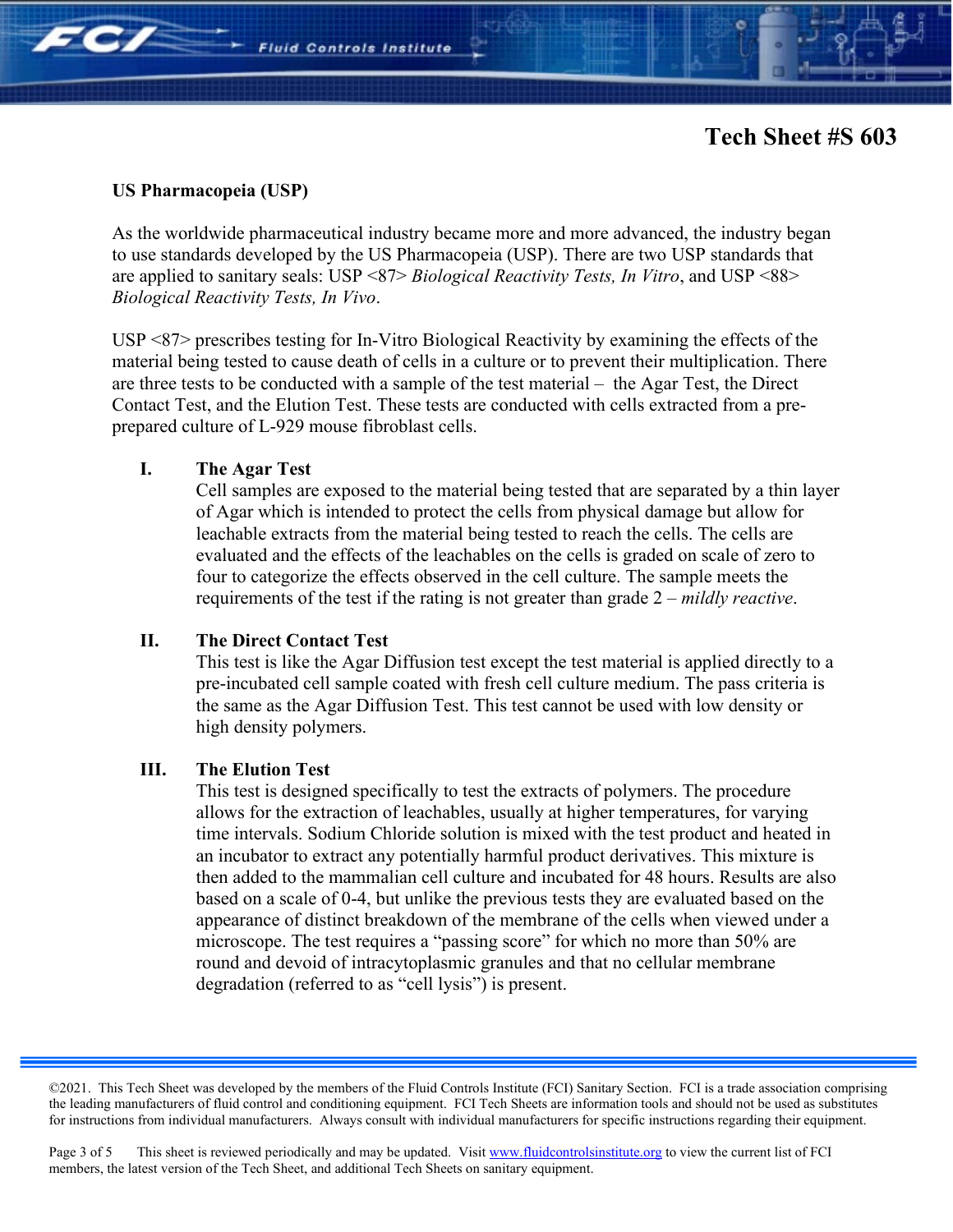

USP <88> prescribes testing for In-Vivo Biological Reactivity by examining the effects of the material being tested when leachable extractions or physical pieces of the material are injected or implanted in a live animal. Elastomers are tested by Systemic Injection and Intracutaneous Injection. The extracts are prepared at one of three standard temperatures, with 121°C being the most often used. There are six classes of tests for polymers depending on how the material will be used. For most components in pharmaceutical use, Class VI is required.

#### **I. The Systemic Injection Test**

**Fe/2** 

Extract solutions are injected into the bloodstream of the test animals (mice and rabbits) and the reactions are scored for two different types of reactions on a scale of 0 to 4.

#### **II. The Intracutaneous Test**

Extract solutions are injected into the skin layers of the test animals (mice and rabbits) and the reactions are scored for two different types of reactions on a scale of 0 to 4.

## **NSF – National Sanitation Foundation**

The National Sanitation Foundation was founded in 1944 and is now known simply as the NSF. The two primary standards for consideration when selecting soft seals are NSF/ANSI 51 covering materials for Food Equipment, and NSF/ANSI 61 covering Drinking Water Components.

## **NSF/ANSI 51: Food Equipment Materials**

This standard covers plastic and rubber like materials used for gaskets and seals, as well as other components and sealing compounds commonly used on valves and other types of process equipment. The requirements that must be met are based on US FDA Regulations. The evaluation method is like a "Formulary Review" of 21 CFR Part 177.2600 for elastomeric and rubber like materials, and 21 CFR Part 177.1520 for polymeric and plastic like materials. A review of the FDA regulations for elastomers and polymers should be performed by personnel familiar with the regulations and the chemical formulations as the specifications can be quite specific and complex.

#### **NSF/ANSI 61: Drinking Water System Components**

This standard is a far-reaching document that covers materials and finished products that may come into contact with drinking water. Items covered include protective coatings, joining and sealing materials (gaskets, O-rings, adhesives, lubricants, thread sealing compounds, and thread lockers). Finish products covered include valves, filters, strainers, connection fittings, pipe, tubing, and hoses whether metallic or non-metallic. Compliance with this standard is determined

<sup>©2021.</sup> This Tech Sheet was developed by the members of the Fluid Controls Institute (FCI) Sanitary Section. FCI is a trade association comprising the leading manufacturers of fluid control and conditioning equipment. FCI Tech Sheets are information tools and should not be used as substitutes for instructions from individual manufacturers. Always consult with individual manufacturers for specific instructions regarding their equipment.